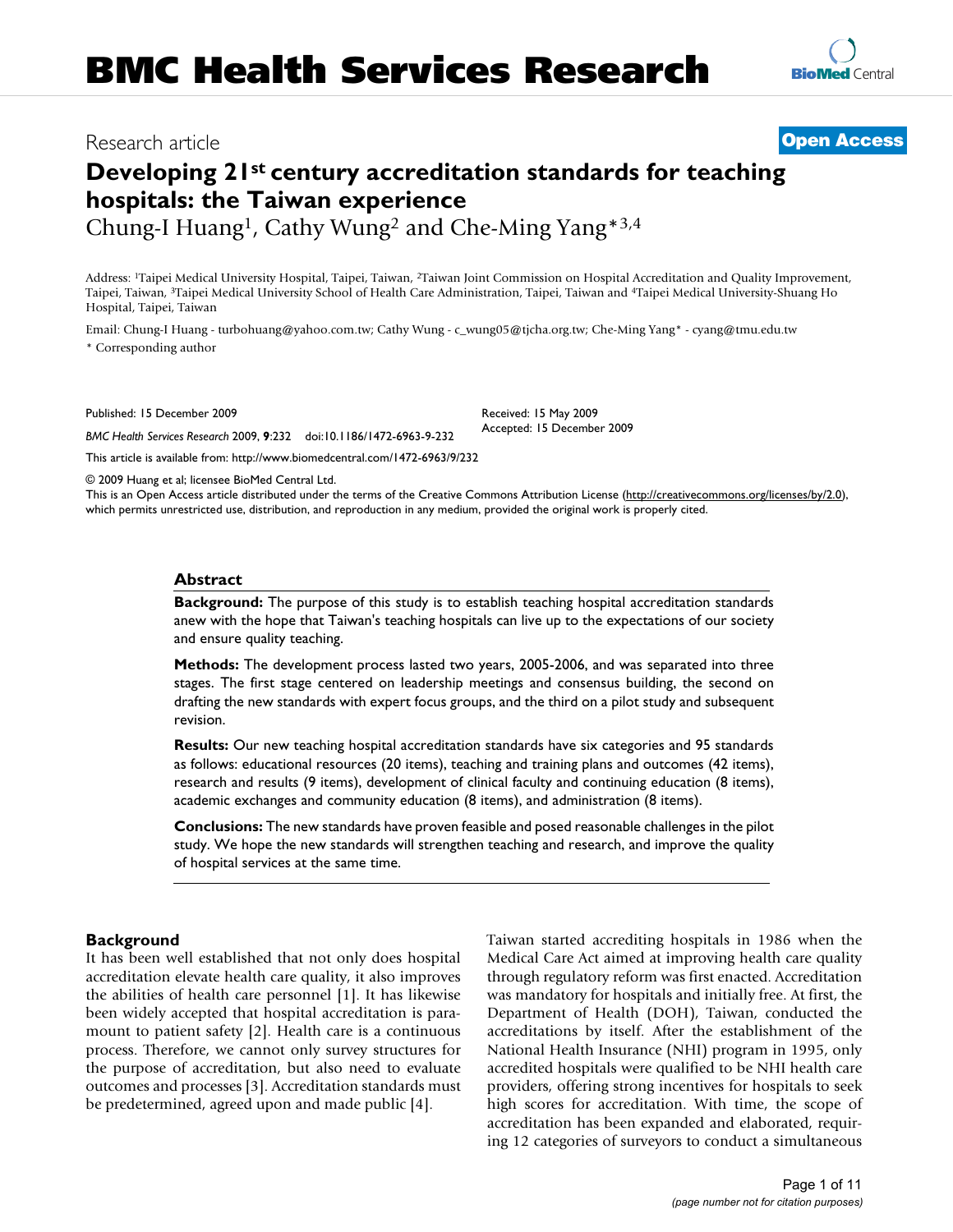on-site survey of a variety of hospital services, such as internal medicine, surgery, nursing, pharmacy, radiology, laboratory medicine, psychiatry, teaching, and administration. The total number of accredited hospitals had reached 500, and over 100 of them were teaching hospitals. The criticism the old system encountered most frequently was the standards were too structure-oriented and did not put enough emphasis on process and outcomes. Moreover, hospitals also complained that too many surveyors on site at one time had interrupted the daily operation of the hospitals. In short, the scale of accreditation grew too big for the DOH to handle with its own staff, and too burdensome for the hospitals receiving on-site visits. In 1999, the DOH delegated this duty to another organization and reform was needed in response to the health care community's critique.

The Taiwan Joint Commission on Hospital Accreditation (TJCHA) is a foundation jointly endowed by the DOH and a number of health care societies [5]. TJCHA has been charged with conducting accreditation by the DOH since 1999. Hospital accreditation is still mandatory but no longer free. From its inception, the TJCHA thus faced the challenge of revising accreditation processes and standards. It first sought to condense the 12 category approach into a four category one, i.e., medicine, nursing, management and teaching. The advantages of this approach include: first, it discourages pressure to add more specialty standards due to the demand of interest groups, and secondly, it becomes more manageable to maintain a group of qualified surveyors so as to ensure the consistency of survey results. In line with this new approach, the standards have to be rewritten and reorganized. In addition, the new standards also need to focus less on structure, instead more on process and outcome.

Teaching hospitals are defined, according to the Medical Care Act of Taiwan, as hospitals with teaching, researching and training facilities for the purposes of training physicians, paramedics, and medical and paramedical students that have passed the teaching hospital accreditation [6]. Although the number of accreditation standards with respect to teaching increased over the years, the old standards were structure-oriented and there was still no substantive standard with respect to training processes and outcomes. For instance, we have two levels of teaching hospitals, A and B. A level hospitals tend to provide tertiary care and are larger hospitals in terms of bed numbers, with over 500 acute care beds. In contrast, B level hospitals are more likely to be smaller community hospitals. Until 2004, the basic requirements for both levels in the standards included the number of qualified teaching physicians, teaching equipment, library, number of teaching activities, the hours of bedside teaching, the number of publications, and the amount of money spent on teaching, training and research, etc [7].

Although there is no identical teaching hospital accreditation system internationally to what we have in Taiwan, in the sense that we have bundled hospital accreditation and teaching hospital accreditation together, there are still other examples that we can reference in revising our standards. For instance, the World Federation for Medical Education (WFME) has established global standards for quality in basic medical education, and in postgraduate medical education. The WFME basic medical education quality improvement standards look at mission and objectives, educational program, students, student assessment, academic staff/faculty, educational resources, program evaluation, governance and administration, and continuous renewal [8]. Similarly, WFME postgraduate medical education quality improvement standards focus on mission and outcomes, training process, assessment of trainees, trainees, staffing, training settings and educational resources, evaluation of training process, governance and administration, and continuous renewal [9].

The Accreditation Council for Graduate Medical Education (ACGME) of the United States has been accrediting resident training programs for many years. ACGME has established institutional and common program requirements to regulate all resident training institutions and programs. The common program requirements in particular evaluate program personnel and resources, resident appointments, program curricula, resident duty hours and working environment, evaluation, experimentation and innovation [10]. The institutional requirements stress organization and responsibilities, responsibilities for residents, the graduate medical education committee, and internal review [11].

The purpose of this study is to establish teaching hospital accreditation standards anew with the hope that Taiwan's teaching hospitals can live up to the expectations of our society and ensure quality teaching. All in all, we hope establishing a better teaching hospital accreditation system can help cultivate excellent physicians and other health care professionals so as to elevate health care quality.

#### **Methods**

The development process lasted for two years, 2005-2006, and was separated into three stages. The first stage centered on leadership meetings and consensus building, the second on drafting the new standards with an expert focus groups, and the third on a pilot study and subsequent revision. This reform was mandated and approved by the DOH to be executed by the TJCHA, and no human subjects were involved in the process.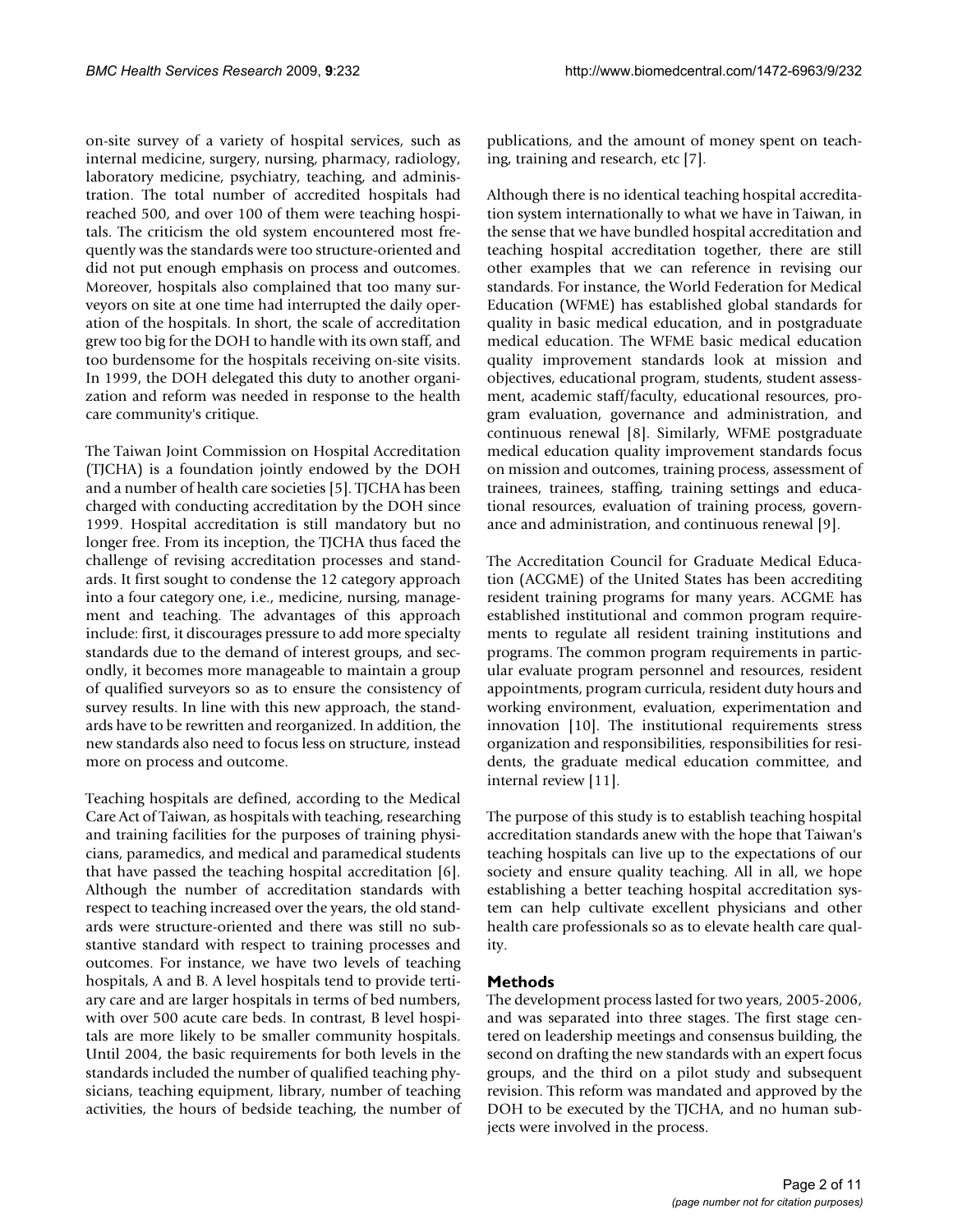#### *First stage*

Three leadership meetings were conducted at this stage to gather the opinions of leading health care professionals. The attendees, 128 in total, included the members of the medical education committee of the Ministry of Education (MOE), officers from the DOH, representatives from teaching hospitals, accreditation surveyors, deans of medical schools, etc. The consensus reached at this stage included the following:

1. The teaching survey team for hospital accreditation should survey both medical and paramedical education.

2. The weighting of research and teaching respectively should be adjusted.

3. The survey results should emphasize qualitative description rather than purely quantitative scores.

4. Surveyors should be able to review trainees during accreditation to evaluate how much they benefit from their training.

5. Training should also be community health-oriented.

6. Health care quality and efficacy should be the targets of evaluation.

#### *Second stage*

This stage was primarily conducted via a focus group method. Fifteen experts were invited to form the focus group. All these experts had experience as surveyors and came from various hospitals and the medical education committee of MOE. These experts were further assigned to three task forces: teaching and research; clinical faculty development, budgeting and administration; and the roles and function of teaching hospitals in communities.

In addition to the separate efforts of each task force, 16 focus group meetings were conducted in order to come up with the new teaching hospital accreditation standards draft. The initial draft encompassed six categories and 96 items including: educational resources (20 items), teaching and training plans and outcomes (43 items), research and results (9 items), development of faculty and continuing education (8 items), academic exchanges and the roles and function of the hospital in the community (8 items), and administration (8 items).

# *Third stage*

In order to ascertain the appropriateness and applicability of the new standards, a field pilot study, consisting of pilot surveys, was carried out. Feedback gathered from the pilot study aimed at improving the standards. Twenty four hospitals volunteered and yet only 11 were selected by random stratified sampling.

Fifty one surveyors participated in the field test. TJCHA does not employ professional surveyors; that is, no surveyor is its full time employee. All of the surveyors are volunteer health care professionals. In practice, TJCHA will select qualified volunteers, give them proper training and send them out for site visits in their own spare time. Health care professionals are willing to volunteer out of altruism and also because of being a surveyor conveys prestige. For the purpose of this pilot test, TJCHA chose the most experienced surveyors from their pool of volunteers. All of them attended the pre-survey consensus meetings.

For on-site surveys of hospitals that train both resident doctors and medical students, four surveyors were dispatched including three for medical education and one for paramedical education; whereas for institutions training only resident doctors, three surveyors were sent, including two for medical education and one for paramedical education. The duration of each survey varies according to hospital size, i.e., 2.5 days for those with over 500 beds, two days for 250-499 beds, and one day for 100-249 beds. Feedback was collected from the surveyors and the participating hospitals through meetings and questionnaires. Afterwards, the focus group of experts was reconvened to modify the standards.

# **Results**

Eleven hospitals participated in the pilot study selected through stratified random sampling of the volunteers. There were three level A and eight level B teaching hospitals. The level A teaching hospitals are all tertiary care medical centers. Of the roughly 100 teaching hospitals, about 20 were level A teaching hospitals. Geographical distribution was taken into account; the three medical centers were in northern, central and southern Taiwan. As to the level B teaching hospitals, three are from the northern region, three from the center and two from the south.

Pass and fail is assessed on a standard-by-standard basis. The overall pass rate was 89.1%. Investigators then looked at the pass rate for each category and each standard (Table 1). For category one--educational resources--the pass rate was 91.8% and for 12 of 20 items, 100% passing was achieved. The lowest pass rate was 45.5% for standard 1.1.5: All training plans of resident doctors and medical students should have a qualified program director.

For category two teaching and training plans and outcomes, the pass rate was 91.6% and 100% passing was achieved for 21 standards (out of 42 items). The lowest pass rate was 54.6% for standard 2.2.11: The average overall pass rate for internal medicine, surgery, obstetrics and gynecology, and pediatrics board exams for the past three years was above 80%.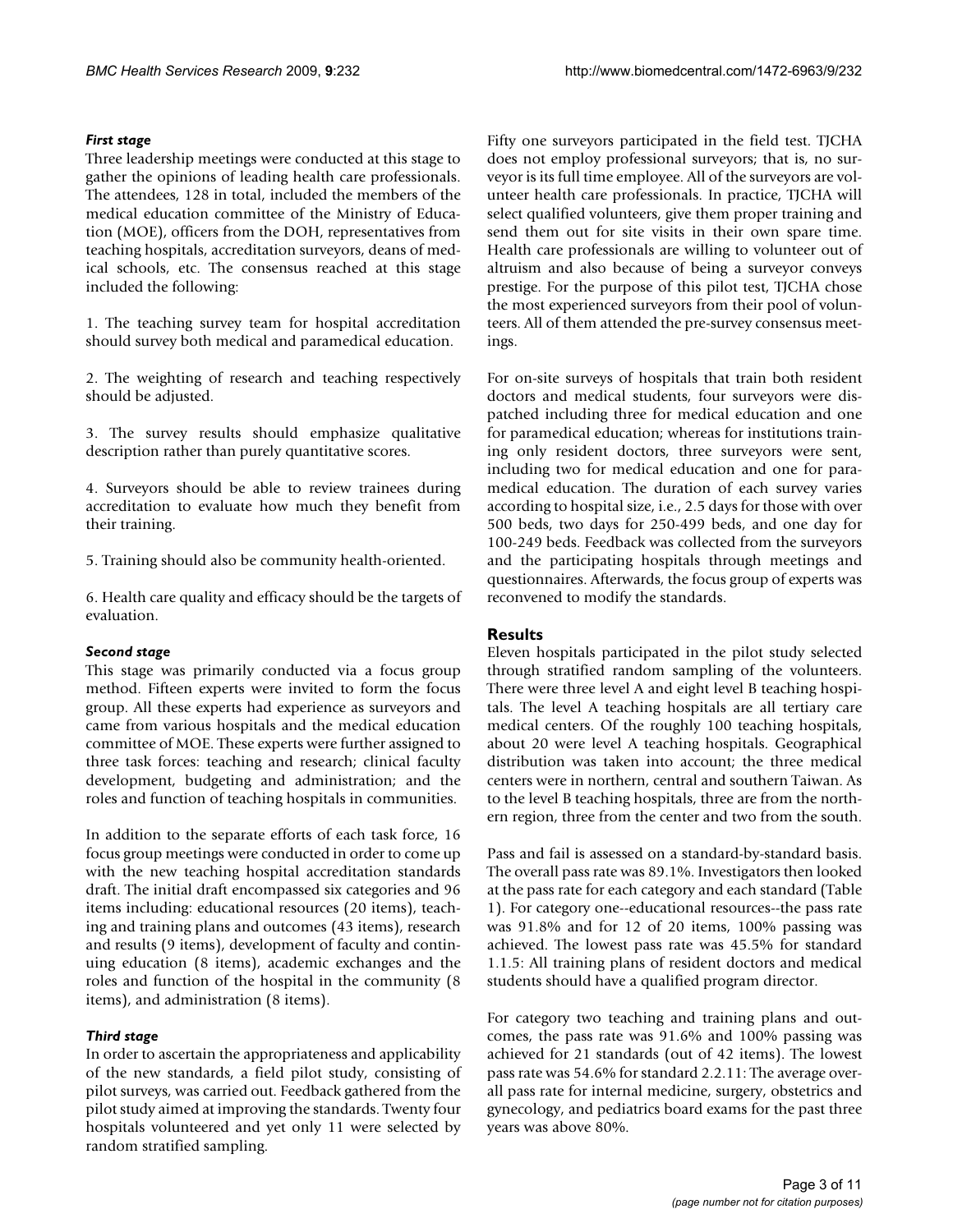| Category                                                           | Pass    |      | Fail    |      |
|--------------------------------------------------------------------|---------|------|---------|------|
|                                                                    | numbers | %    | numbers | %    |
| Educational resources (20 items)                                   | 202     | 91.8 | 8       | 8.2  |
| Teaching and training plans and their outcomes (43 items)          | 433     | 91.6 | 40      | 8.5  |
| Research and results (9 items)                                     | 78      | 78.8 | 21      | 21.2 |
| Development of clinical faculty and continuing education (8 items) | 74      | 84.1 | 4       | 15.9 |
| Academic exchanges and community education (8 items)               | 83      | 94.4 | 5       | 5.6  |
| Administration (8 items)                                           | 71      | 80.7 | 17      | 19.3 |
| Total (96 items)                                                   | 941     | 89.1 | 115     | 10.9 |

**Table 1: The pass-fail results of the pilot study for each category of standards (N = 11)**

For category three, research and results, the pass rate was 78.8% and 100% passing was achieved for four standards (out of nine items). This category had the lowest overall pass rate of the six categories. The lowest pass rate was 54.6% for two standards: 3.2.2 stipulating that physicians should have good research results, and 3.2.3 stating that the execution and results of paramedicals' research must be good.

For category four, development of faculty and continuing education, the pass rate was 84.1% and 100% passing was achieved for three standards (of eight items). The lowest pass rate was 63.6% for two standards: 4.1.1, requiring a faculty development system for physicians, which is effectively operational, and 4.1.4, teaching incentives for paramedicals should be clearly promulgated and executed fully so as to encourage dedication to teaching activities.

For category 5, academic exchanges and the roles and function of the hospital in the community, the pass rate was 94.4% and 100% passing was achieved for six standards (out of eight items). This category had the highest overall pass rate of the six categories. The lowest pass rate, 63.6%, was for standard 5.2.2: participating in international medical aid and disaster relief and assisting in establishing systems and personnel training.

For category 6, administration, the pass rate was 80.7% and 100% passing was achieved for only one of eight standard items. The lowest pass rate was 54.6% for standard 6.3.1, mandating separate funding for teaching, research and advanced study, which could be supported by budgeting and final accounting data, and appropriate proportionate allocation (including physicians and paramedicals).

After post-test revision, although there are still 6 categories, some of the category titles and 16 standards were modified. There are finally 95 remaining standards (Table 2). The whole set therefore consists of 6 categories and 95 standards. The final version includes specifically educational resources (20 items), teaching and training plans and outcomes (42 items), research and results (9 items), development of clinical faculty and continuing education (8 items), academic exchanges and community education (8 items), and administration (8 items).

# **Discussion**

Our current system is compatible with the trend that hospital accreditation is operated by a non-profit organization for the whole nation and linked to health care reimbursement [12]. Similar examples can be found around the globe, such as the Joint Commission [13], the Japan Council for Quality Health Care (JCQHC) [14], Accreditation Canada [15], and the Australian Council on Health care Standards (ACHS) [16]. All these systems have provided some guidance for revising our teaching accreditation standards.

Although there is no identical teaching hospital accreditation system elsewhere in the world, we still looked to the systems of Japan, Zambia, Australia, and other places for references [2,16,17]. Based on our own experience, in conjunction with the global trend, the new Taiwanese system focuses more on process and outcomes and has the following features.

Category 1, educational resources, includes standards for faculty, equipment, libraries, and training facilities. These are basic standards and appear to be mostly structure oriented. However, we designed them to be more functional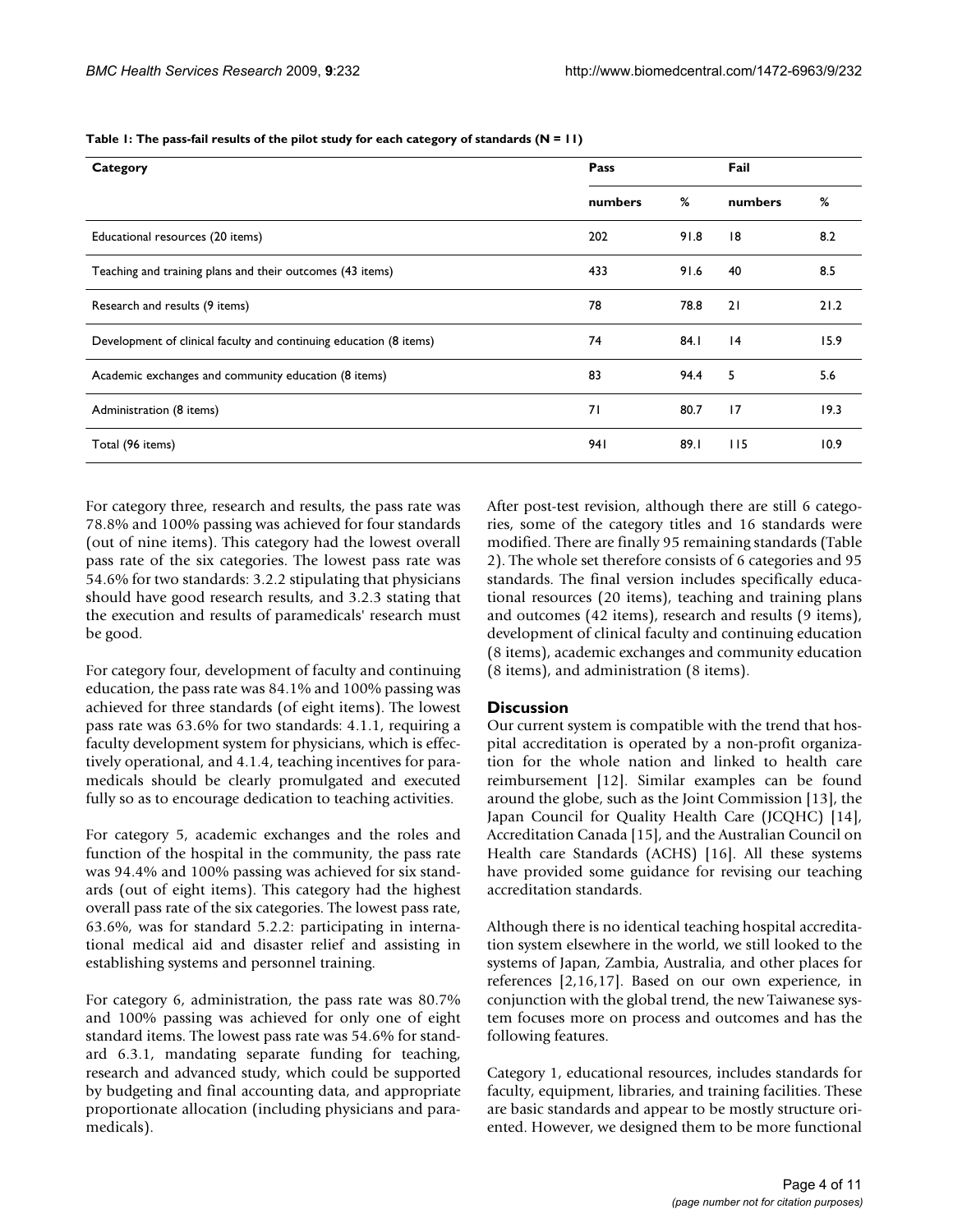| Category                                                    |    |    | Initial numbers of standards Final numbers of standards Numbers of standards revised |      |
|-------------------------------------------------------------|----|----|--------------------------------------------------------------------------------------|------|
|                                                             |    |    | number                                                                               | %    |
| <b>Educational resources</b>                                | 20 | 20 | 6                                                                                    | 30.0 |
| Teaching and training plans and outcomes                    | 43 | 42 | 7                                                                                    | 16.3 |
| Research and results                                        | 9  | 9  | 0                                                                                    | 0    |
| Development of clinical faculty and<br>continuing education | 8  | 8  | $\Omega$                                                                             | 0    |
| Academic exchanges and community<br>education               | 8  | 8  | 2                                                                                    | 25.0 |
| Administration                                              | 8  | 8  |                                                                                      | 12.5 |
| Total                                                       | 96 | 95 | 16                                                                                   | 16.6 |

#### **Table 2: Statistics on changes made to the standards**

than structural. The structural aspect, such as the amount of hardware and the credentials of faculty, can be dealt with by pre-survey file reviews so as to reduce the time surveyors need to spend verifying these items on-site, enabling them to focus more on evaluating training plans.

In this category, standard 1.1.5 had the lowest pass rate in our pilot study. This standard states that all training plans for resident doctors and medical students should have a qualified program director. As will be further elaborated below, Taiwan started medical education and post graduate training reforms after the Severe Acute Respiratory Syndrome (SARS) outbreak. The DOH has set up training programs to train the trainers, i.e. the current faculty. As such, those programs can certify hospital staff to be various qualified training program directors. The reason for low compliance rate is that it was a fairly new initiative back in 2006 and a lot of hospitals had not sent out their staff to receive relevant trainings yet. Therefore, this standard remained unchanged after the pilot since it is necessary and we believe it will improve with time.

Category 2 not only includes training for medical students, interns and resident doctors, but also for paramedicals, including students in nursing, pharmacy, radiation technology and clinical laboratory students. During onsite surveys, students and resident doctors are interviewed to evaluate the performance of training plans. The new standards stress general medicine education, not specialty training. The reasoning is that evaluating specialty training programs should fall within the jurisdiction of specialty boards, and should not be in the hands of the TJCHA.

A new post-graduate general medicine training program for physicians [18] was started in 2003 right after SARS. Taiwanese health care professionals tried to create value from this drastic experience. One of the precious lessons we learned was the need to overhaul our resident training programs to instill a greater component of general medicine into over-specialized post-graduate training. In our medical education system, medical students spend their last of seven years of medical school as interns. After graduation, they enter resident training programs of their chosen specialties right away. This highly specialized approach does not serve the needs of the community well in a time of emergency epidemic. Therefore, the new program, called the PGY1 program, requires medical graduates to participate in a three-month general medicine training program during the first year of residency. The program includes fundamental courses and training in general internal medicine, general surgery and community medicine. The goal is to expand this training program to a one-year program in 2011. Since this was a new initiative when the study started, it was not included in the old teaching hospital accreditation standards. Later, this important change was incorporated into the survey process.

The other revision worth noting is that the lowest pass rate in this category was for standard 2.2.11. The original requirement was that the average overall pass rate in internal medicine, surgery, obstetrics and gynecology, and the pediatrics board exams for the past three years should be above 80%. This turned out to be a high bar because only around 50% of the pilot-tested hospitals could get beyond it. Therefore, it was subsequently revised downward to 75%.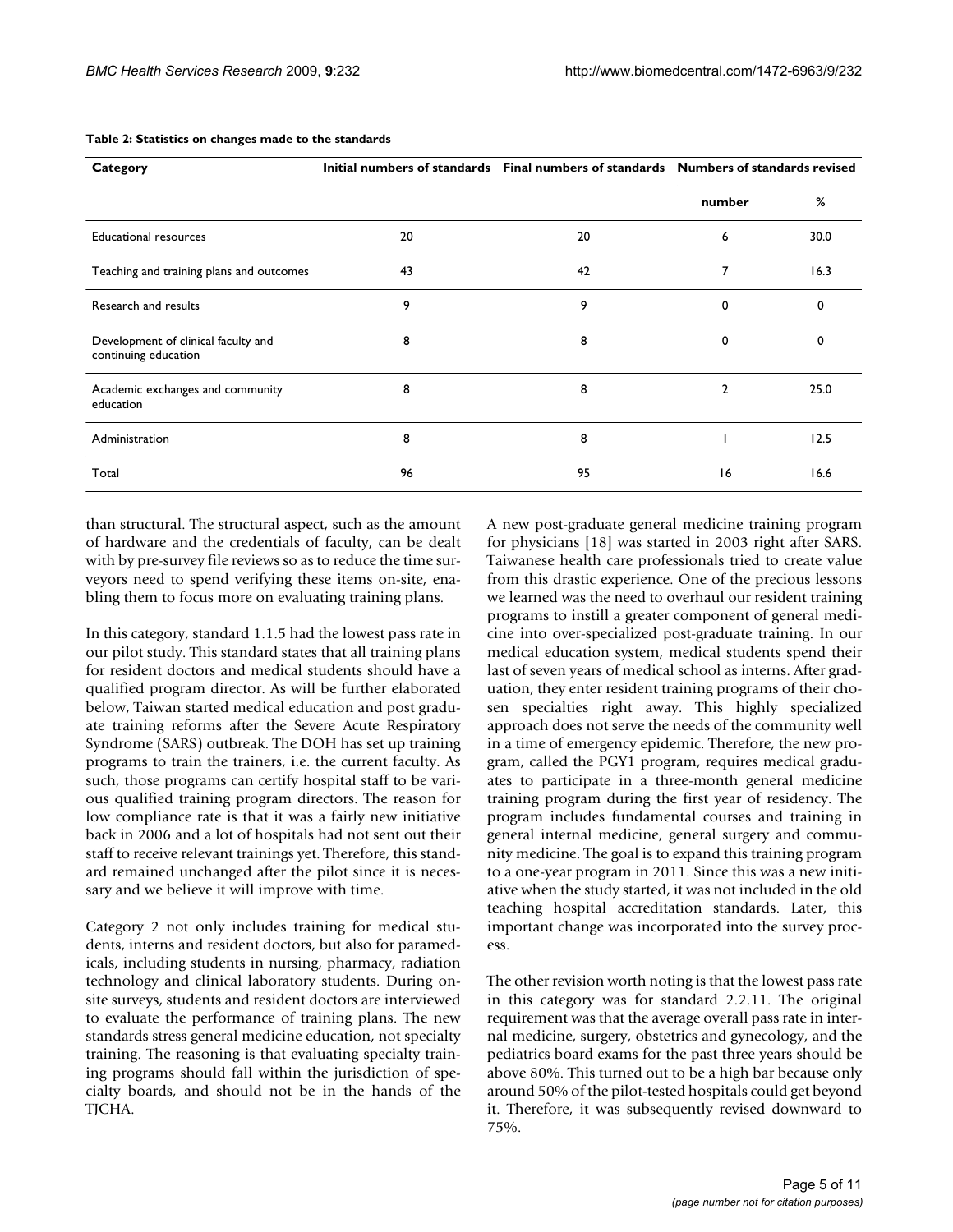For category 3, we stress the importance of promulgating incentives to encourage research and reward good results. These incentives cover not only physicians but also paramedicals.

In category 4, the new standards require hospitals to emphasize faculty development and put in place incentives for teaching so as to reward excellence. Hospitals are encouraged to have bylaws that encourage attending physicians to develop teaching careers.

For category 5, we stress the importance of vertical integration among different levels of hospitals, community outreach, and international exchanges and cooperation to provide teachers and students with diverse training and broaden their perspectives.

For category 6, administration, there are four major points: the operation of the administrative system, the operation of the medical education committee, budgeting and spending, and assessing teaching and research performance.

The language of the 95 standards may appear vague in terms of giving clear guidance about how to assess compliance. We have to point out that this study is not the end of the process. We still plan to write up scoring instructions for each standard so that surveyors can assess compliance systematically. Each standard will be given four scoring levels: A, B, C and D. A is the highest grade and C is a passing grade. For instance, if we simply read the language of standard 3.2.2, which states, "Physicians should have good research results," one may be really lost as to how to assess whether results are good or bad. The scoring instructions subsequently drafted for this standard instructs surveyors to look at the percentage of full time attending physicians who have published papers in peer reviewed academic journals in the past five years. The passing grade, i.e. C, requires 25% of the full time attending physicians to publish at least one academic paper as first or correspondence author under the hospital's name. B requires 50% and A 75%. The final results of teaching accreditation hinge on the sum of all the scores. However, the relative quality and impact of the publications have not been taken into account by this approach and this shortcoming also needs to be addressed in the future.

That said, there is no denying that assessment of good and bad is always value-laden and judgmental. Although we try to create objectivity with the help of scoring instructions, we cannot escape the fact that the determination is still made through the subjective observations of the surveyors. Therefore, the objectivity and consistency of surveyors have always been a problem for which they have often been criticized in the past. The TJCHA had also noticed this issue and took measures to ensure the quality of the accreditation process itself. Starting from 2004, as part of the hospital accreditation reform, it launched a new program for recruiting and training surveyors in order to ensure performance and objectivity [19]. In the new program, surveyors are constantly trained and evaluated.

Although the final decisions as to pass and fail are supposed to be made by the DOH, the cumulative scores of the surveyors for each survey in fact dictate the final results since TJCHA has transformed the survey findings numerical by the establishment of scoring instructions. The advantage is that the chances of arbitrary manipulation by government or TJCHA officials are minimized; whereas the disadvantage is that extra mechanisms have to be put in place in order to ensure the objectivity of the scoring processes. Therefore, normalization of survey scores is needed for each cohort of hospitals in the end. The way to go about it in Taiwan is by some sort of Delphi technique; after all the hospitals for that year have been surveyed, all the surveyors will gather for a final meeting in which average scores and their variances on all standards are disclosed to all surveyors. The surveyors individually can decide whether they will adjust their scorings after knowing the distribution of scores. The adjustment made in the final meeting will be the final score for the hospitals. The TJCHA does not apply any mathematical manipulation afterwards since the assessment of each surveyor has to be respected.

Our pilot results indicate that average compliance rates with the new standards are at least around 80% for each category, which is quite high for a new set of standards. Since the pilot surveys were conducted on volunteer institutions, we need to factor in the influence of selection bias. Larger hospitals are more likely to volunteer, even among the B level teaching hospitals, and are likely to be better poised to embrace the new standards. It is therefore not surprising that the compliance rates are high. However, the new standards will be applied across the board and to smaller teaching hospitals as well. The TJCHA needs to ensure that the new standards inspire hospitals to reach new heights and yet are realistic at the same time. We cannot set a bar that is too high and doomed to fail because the TJCHA will encounter insurmountable resistance from the hospitals. Furthermore, there is 20% room for improvement, which should pose a reasonable challenge for most hospitals.

All in all, in comparison with the old standard, our new teaching hospital accreditation standards focus more on evaluating process and outcome, and are in sync with the overall trend in hospital accreditation. Research excellence appears to be the most difficult area for hospitals to achieve. It is certainly true that good teachers are not necessarily good researchers. Nonetheless, researchers are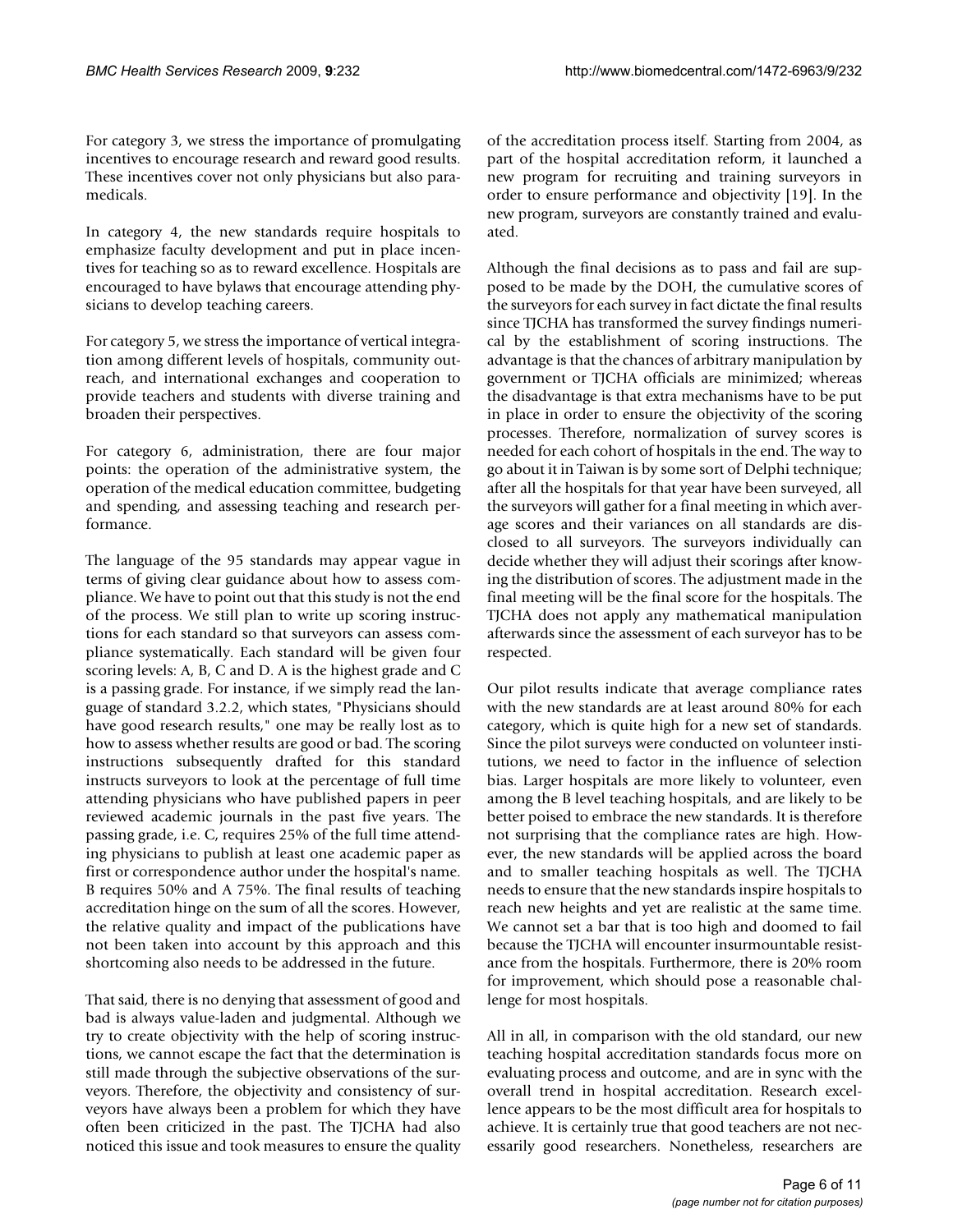expected to be capable of enhancing teaching quality in the hospital. Although we aim at strengthening both teaching and research, our standards also look at clinical care processes in order to understand the real operation of clinical teaching and the education quality that can be achieved through the provision of hospital services. This has also been recommended to avoid false filing of accreditation data by hospitals [20].

# **Conclusions**

Learning from past experience, the TJCHA spearheaded the hospital accreditation reform after its inauguration in the late 90 s. Then the SARS epidemic led to a new wave of changes in medical education and post-graduate medical training that needed to be incorporated into the teaching hospital accreditation. As such, after rigorous study and pilot testing, the new teaching hospital accreditation standards launched in the first decade of the 21st century consist of six categories and 95 standards. Under the new standards, not only resident doctors' training but also medical students' training is evaluated. The scope of the standards have also been extended to encompass professionals in nursing, pharmacy, radiation technology and clinical laboratories. The new on-site survey focuses more on evaluating process and outcomes than the old standards. Pilot testing has proven new standards to be feasible and some pose reasonable challenges for hospitals to aspire to. Further assessment of the performance of the new set of standards is still needed once it is fully implemented.

# **Competing interests**

The authors declare that they have no competing interests.

# **Authors' contributions**

CIH and CMY participated in the study design, data collection and interpretation, performed the analyses and drafted the manuscript. CW supervised the study and participated in the study design, interpretation and drafting of the manuscript. All authors read and approved the final manuscript.

# **Appendix. The new teaching hospital accreditation standards**

#### *1. Educational resources (20 items) 1.1 Faculty*

1.1.1 The chief of medical staff of DOH certified specialties should have the required qualifications.

1.1.2 The percentage of visiting staff who are DOH certified specialists must be appropriate.

1.1.3 The ratio of resident doctors to visiting staff who are DOH certified specialists should be reasonable.

1.1.4 The ratio of medical students to visiting staff who are DOH certified specialists should be reasonable.

1.1.5 All training plans of resident doctors and medical students should have a qualified program director.

1.1.6 All training plans for paramedical students should have a qualified program director.

1.1.7 The faculty to train paramedical students should have the required qualifications and the faculty-to-student ratio should be appropriate.

*1.2 Teaching and research facilities and equipment* 1.2.1 Visiting staff should have their own offices.

1.2.2 The number of lecture halls, small group discussion rooms and conference rooms must be sufficient and there should also be sufficient computing facilities to look up information and conduct statistical analyses.

1.2.3 The hospital is equipped with internet educational equipment and is capable of tele-consultation.

1.2.4 The hospital can provide and produce pedagogical tools.

1.2.5 Research rooms are available and there is evidence of their research and teaching effectiveness.

# *1.3 There are adequate and convenient mechanisms for looking up books and literature and an appropriate utilization rate*

1.3.1 The hospital has purchased necessary books and journals, has proper management of the library, and has provided all the departments most updated library information.

1.3.2 Proper utilization rates of library collection.

1.3.3 Provide searching services.

#### *1.4 Clinical training environment*

1.4.1 The hospital provides good outpatient training facilities, which includes learning convenience, health care quality, patient safety and privacy.

1.4.2 The hospital provides good emergency training facilities, which include learning convenience, health care quality, patient safety and privacy.

1.4.3 The hospital provides good inpatient training facilities, which includes learning convenience, health care quality, patient safety and privacy.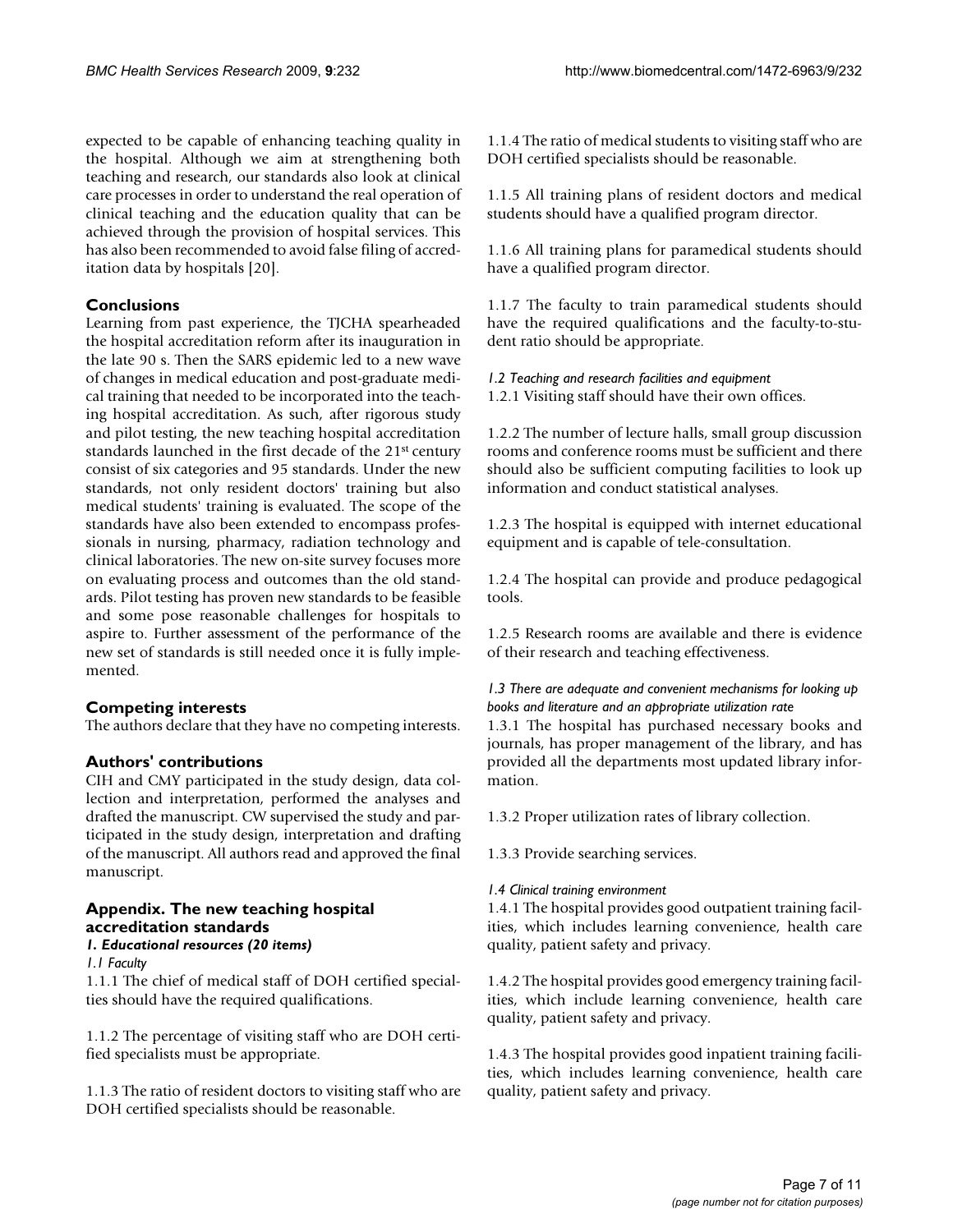1.4.4 The hospital provides resident doctors and medical students with space and equipment needed for learning and training.

1.4.5 The hospital provides paramedicals and paramedical students with space and equipment needed for learning and training.

#### *2. Teaching and training plans and outcomes (42 items) 2.1 The execution and results of teaching and training plans for medical students*

2.1.1 The objectives of the teaching and training plans for medical students are feasible and the content of the core curricula is appropriate.

2.1.2 The teaching contents for medical students are sufficient and there are complete records in their student profiles.

2.1.3 The numbers of patients cared for by medical students and those of their on-duty shifts are appropriate and suitable for learning, and there are proper mechanisms of instruction and supervision.

2.1.4 The quantity and quality of seminars are appropriate and the content is helpful for the learning of medical students.

2.1.5 Visiting staff hold teaching rounds regularly (including bedside teaching) and medical students attend teaching rounds every week.

2.1.6 The medical record writing (including admission notes, progress notes, discharge summaries and outpatient records) of students is complete and of appropriate quality.

2.1.7 Visiting staff should review and revise medical students' medical record writing when necessary.

2.1.8 There are comprehensive medical student teaching and learning performance assessments and two-way feedback mechanisms.

2.1.9 Proper safety and universal precaution training for medical students.

2.1.10 The learning outcomes of medical students are good.

# *2.2 The execution and results of teaching and training plans for resident doctors*

2.2.1 The objectives of the teaching and training plans for resident doctors must be feasible and the content of core curricula appropriate.

2.2.2 The hospital has passed the survey for post graduate general medicine training and continues to improve training quality.

2.2.3 The outpatient and inpatient teaching content (including bedside teaching) for resident doctors are sufficient and there are records in their learning profiles.

2.2.4 The numbers of patients cared for by resident doctors and those of their on-duty shifts are appropriate and suitable for learning, and there are proper mechanisms of instruction and supervision.

2.2.5 The quantity and quality of seminars are appropriate and the content is helpful for resident doctors.

2.2.6 Visiting staff hold teaching rounds (including bedside teaching) regularly and resident doctors attend teaching rounds every week.

2.2.7 The medical records (including admission notes, progress notes, discharge summaries and outpatient records) written by resident doctors are complete and have appropriate quality.

2.2.8 Visiting staff should countersign and revise, when necessary, resident doctors' medical record writing.

2.2.9 There are comprehensive resident teaching and learning performance assessments and two-way feedback mechanisms.

2.2.10 There is proper safety and universal precaution training for resident doctors.

2.2.11 The average overall pass rate for internal medicine, surgery, obstetrics and gynecology, and pediatrics board exams for the past 3 years is above 75%.

2.2.12 The results of interviewing and evaluating resident doctors are good.

# *2.3 The execution and results of teaching and training plans for nursing students*

2.3.1 The department of nursing has signed with nursing schools practicum contracts in which mutual responsibilities have been clearly stipulated.

2.3.2 The content and execution of the teaching plans for nursing students can match the needs of nursing students.

2.3.3 The hospital and the schools have regular review meetings.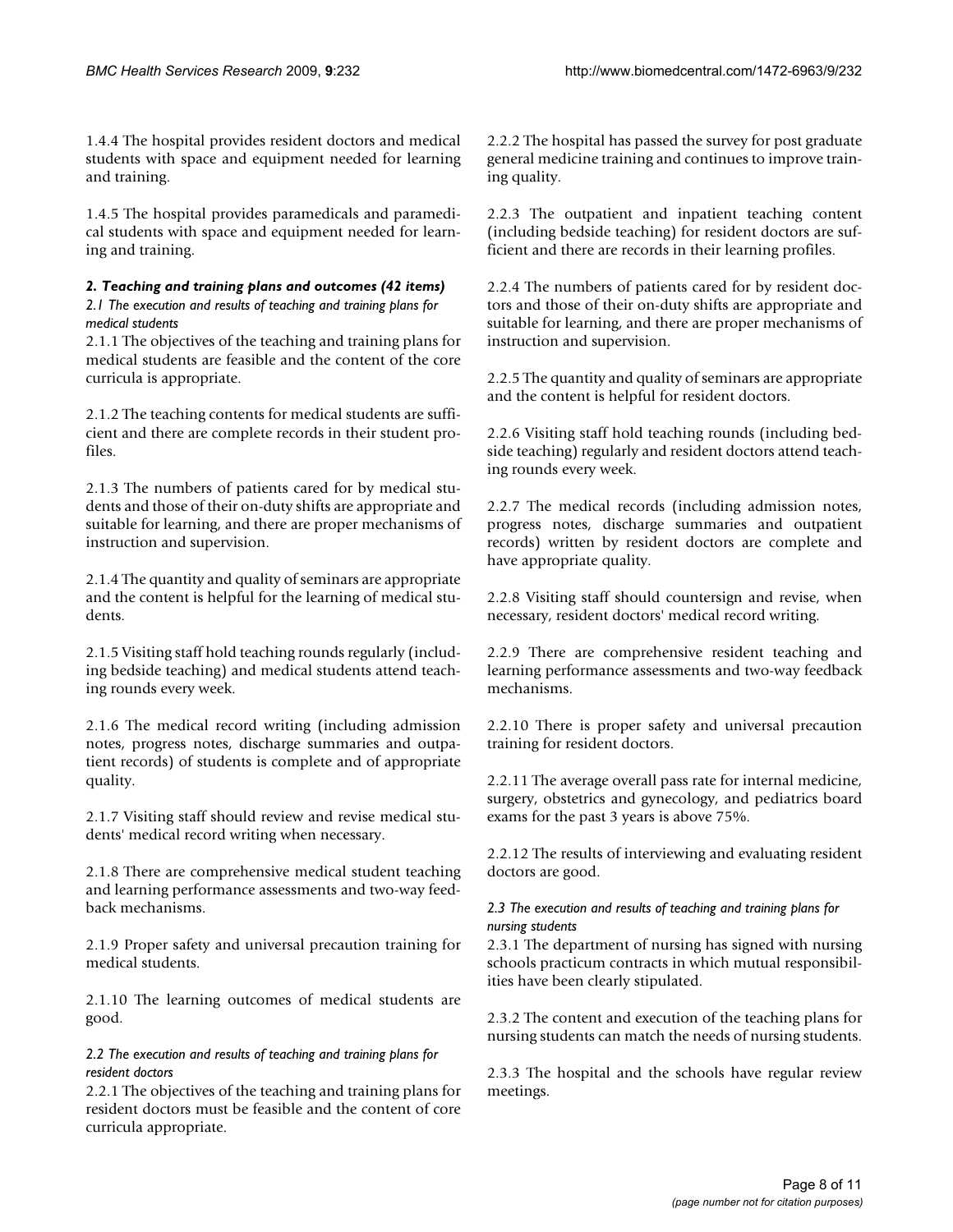2.3.4 The hospital and the schools jointly evaluate nursing students.

2.3.5 Interview nursing students to evaluate their performance and responses to clinical teachings.

# *2.4 The execution and results of teaching and training plans for pharmaceutical students*

2.4.1 The objectives of the teaching and training plans for pharmaceutical students are feasible and the content of core curricula is appropriate.

2.4.2 The required subjects for pharmaceutical students' practicum are clearly stated and there are proper mechanisms of instruction and supervision, and records in their learning profiles.

2.4.3 The quantity and quality of seminars are appropriate and the content is helpful for the learning of pharmaceutical students.

2.4.4 There should be performance assessments for the training of pharmaceutical students in order to understand whether training results fulfill the professional demand of pharmacists.

2.4.5 Two-way teaching and learning feedback mechanisms should be established.

#### *2.5 The execution and results of teaching and training plans for radiation technology students*

2.5.1 The objectives of the teaching and training plans for radiation technology students are feasible and the content of the core curricula is appropriate.

2.5.2 The course content and teaching activities for radiation technology students are appropriate and academic seminars are regularly held.

2.5.3 The clinical teaching for radiation technology students is appropriate.

2.5.4 There are comprehensive teaching evaluations, and two-way teaching and learning feedback mechanisms for radiation technology students.

2.5.5 The learning outcomes of radiation technology students are good.

# *2.6 The execution and results of teaching and training plans for clinical laboratory students*

2.6.1 The objectives of the teaching and training plans for clinical laboratory students are feasible and the content of core curricula is appropriate.

2.6.2 The teaching content for clinical laboratory students are sufficient and there are complete records in their learning profiles. Academic seminars are regularly held and the content is helpful for the learning of students.

2.6.3 There are comprehensive teaching and learning evaluations, and two way teaching and learning feedback mechanisms for clinical laboratory students.

2.6.4 Proper safety and universal precaution trainings for clinical laboratory students.

2.6.5 The learning results of clinical laboratory students are good.

# *3. Research and results (9 items)*

*3.1 There should be good research incentives*

3.1.1 There should be bylaws and incentives to encourage physicians and paramedicals to participate in research and to reward good research, and all these arrangements should function properly.

3.1.2 Emphasize research ethics and verify the authenticity of research publications.

#### *3.2 The results of research project execution*

3.2.1 There should be research projects that have been funded by the hospital or outside resources.

3.2.2 Physicians should have good research results.

3.2.3 The execution and results of paramedicals' research.

3.2.4 Research publications (including research projects and results) demonstrate inter-specialty integration.

#### *3.3 Human subject experimentation*

3.3.1 There are comprehensive charters and operational procedures for the Institutional Review Board.

3.3.2 The obtaining of consent from human subjects and the protection of their rights are complete.

3.3.3 There are project review and supervision mechanisms.

#### *4. Development of clinical faculty and continuing education(8 items)*

*4.1 The execution and results of faculty development*

4.1.1 There should be a faculty development system for physicians, which has been effectively operational.

4.1.2 There should be a faculty development system for paramedicals, which has been effectively operational.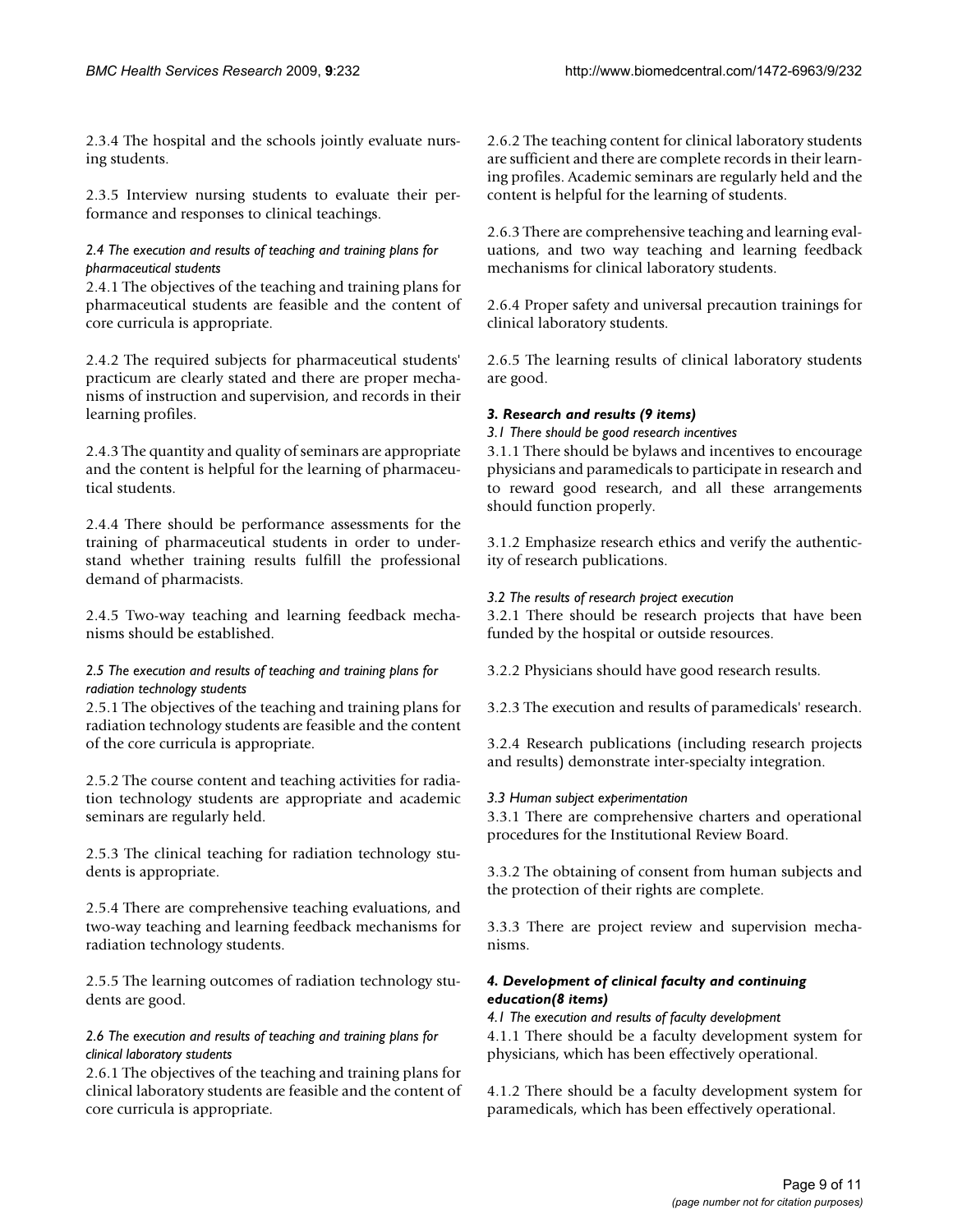4.1.3 Teaching incentives for full-time attending physicians should be clearly promulgated and executed fully so as to encourage them dedication to teaching.

4.1.4 Teaching incentives for paramedicals should be clearly promulgated and executed fully so as to encourage dedication to teaching activities.

#### *4.2 Continuing education*

4.2.1 Continuing education in professional knowledge.

4.2.2 Continuing education of basic ability in general medicine (such as patient safety, health care quality, physician-patient communication, medical ethics and law, infection control, evidence-based medicine and medical record writing.)

4.2.3 Continuing education for the improvement of teaching.

4.2.4 Continuing education of paramedicals.

#### *5. Academic exchanges and community education (8 items)*

#### *5.1 Practical training collaboration domestically*

5.1.1 There are substantive collaboration relationships among hospitals, and the content and interactions are good.

5.1.2 Training collaboration mechanisms have been established with other hospitals.

#### *5.2 Participate in international health, domestic and international medical aid and disaster relief*

5.2.1 Participate in international health activities and establish collaborating mechanisms for teaching, advanced study and research.

5.2.2 Participate in domestic and international medical aid and disaster relief, and assist in establishing systems and personnel training.

#### *5.3 Continuing education of primary care physicians in the community*

5.3.1 Organize various continuing medical education activities for primary care physicians.

5.3.2 Good exchange of information between the hospital and primary care physicians.

#### *5.4 Health education for community residents*

5.4.1 Provide health information for community residents.

5.4.2 Change the health care seeking attitudes of the public.

#### *6. Administration (8 items)*

#### *6.1 The operation of administration*

6.1.1 There is an administrative unit for medical education to ensure proper execution and resource allocation.

6.1.2 Every clinical department has proper numbers of supporting administrative staff for teaching and research.

#### *6.2 A medical education committee should be established*

6.2.1 The organization, function and roles of the medical education committee.

6.2.2 The medical education committee has good interactions with all the other departments that have teaching responsibilities, helpful for the promotion of medical education.

#### *6.3 Funding for teaching, advanced study and research*

6.3.1 There should be separate funding for teaching, research and advanced studies, which could be supported by budgeting and final accounting data. The proportions allocated to physicians and paramedicals should be appropriate.

6.3.2 The general medicine training funds supported by the DOH should be fully spent on the general medicine training program.

#### *6.4 Performance assessment of the execution of teaching and research and subsequent improvement*

6.4.1 Each clinical department should have regular teaching performance assessments and should implement improvement measures.

6.4.2 Each clinical department should have regular performance assessments of and statistics on the execution of research projects.

#### **References**

- 1. Rawlins R: **[Hospital accreditation is important.](http://www.ncbi.nlm.nih.gov/entrez/query.fcgi?cmd=Retrieve&db=PubMed&dopt=Abstract&list_uids=11291650)** *BMJ* 2001, **322:**674.
- 2. Hirose M, Imanaka Y, Ishizaki T, Evans E: **[How can we improve the](http://www.ncbi.nlm.nih.gov/entrez/query.fcgi?cmd=Retrieve&db=PubMed&dopt=Abstract&list_uids=14499164) [quality of health care in Japan? Learning from JCQHC hospi](http://www.ncbi.nlm.nih.gov/entrez/query.fcgi?cmd=Retrieve&db=PubMed&dopt=Abstract&list_uids=14499164)[tal accreditation.](http://www.ncbi.nlm.nih.gov/entrez/query.fcgi?cmd=Retrieve&db=PubMed&dopt=Abstract&list_uids=14499164)** *Health Policy* 2003, **66:**29-49.
- 3. Robblee J, Heidemann E: **[Hospital accreditation and the sur](http://www.ncbi.nlm.nih.gov/entrez/query.fcgi?cmd=Retrieve&db=PubMed&dopt=Abstract&list_uids=15712571)[geon: the Canadian experience.](http://www.ncbi.nlm.nih.gov/entrez/query.fcgi?cmd=Retrieve&db=PubMed&dopt=Abstract&list_uids=15712571)** *Surgeon* 2004, **2:**321-6.
- 4. World Federation for Medical Education: **2005 WHO/WFME guidelines for accreditation of basic medical education.** [[http://www3.sund.ku.dk/](http://www3.sund.ku.dk/WFME%20News%20of%20Activities%20Report%20(kontorrapport)/WHO-WFME%20Guidelines%20for%20Accreditation_230605.pdf) [WFME%20News%20of%20Activities%20Report%20\(kontorrapport\)/](http://www3.sund.ku.dk/WFME%20News%20of%20Activities%20Report%20(kontorrapport)/WHO-WFME%20Guidelines%20for%20Accreditation_230605.pdf) [WHO-WFME%20Guidelines%20for%20Accreditation\\_230605.pdf\]](http://www3.sund.ku.dk/WFME%20News%20of%20Activities%20Report%20(kontorrapport)/WHO-WFME%20Guidelines%20for%20Accreditation_230605.pdf). Accessed 5 Dec 2009.
- 5. Taiwan Joint Commission on Hospital Accreditation: **Introduction.** [[http://www.tjcha.org.tw/S\\_english.asp?catid=2](http://www.tjcha.org.tw/S_english.asp?catid=2)]. Accessed 4 Jul 2007.
- 6. Department of Health: **Medical Care Act. §7.** *Taiwan* 2004 [[http:/](http://law.moj.gov.tw/Scripts/Query4B.asp?FullDoc=&Lcode=L0020021) [/law.moj.gov.tw/Scripts/Query4B.asp?FullDoc=&Lcode=L0020021\]](http://law.moj.gov.tw/Scripts/Query4B.asp?FullDoc=&Lcode=L0020021). accessed 16 Sep 2009.